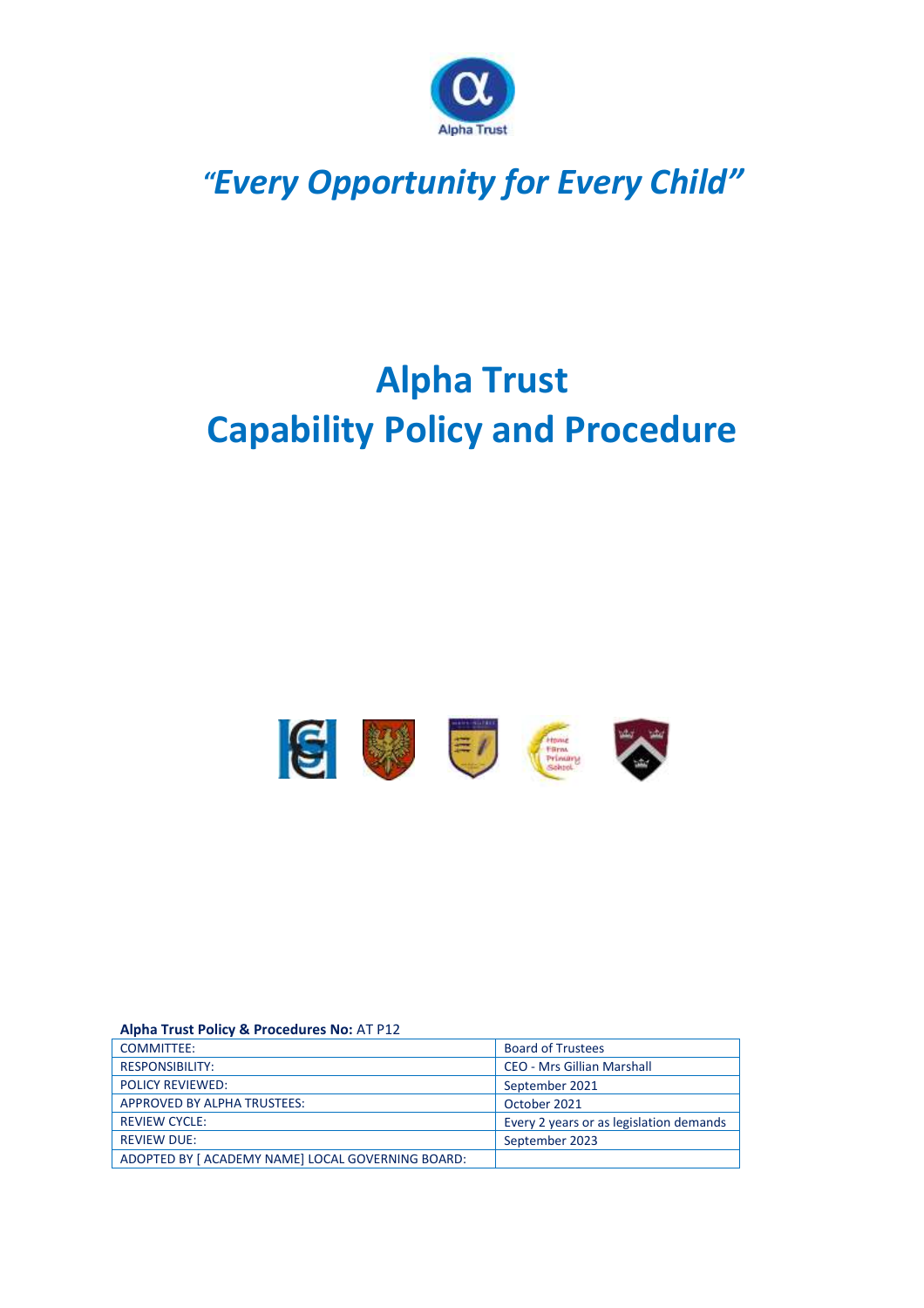

| <b>CONTENTS</b>                                    | Page |
|----------------------------------------------------|------|
| Introduction<br>1.                                 | 3    |
| 2.<br>Scope                                        | 3    |
| Roles and Responsibilities<br>3.                   | 4    |
| Representative<br>4.                               | 5    |
| 5.<br>The Procedure                                | 5    |
| 5.1 Identified concerns                            | 5    |
| 5.2 Monitoring                                     | 6    |
| 5.3 The formal procedure                           | 6    |
| 6.<br>Outcomes                                     | 7    |
| 7.<br>Appeals                                      | 8    |
| Records and Data Protection<br>8.                  | 8    |
| Timing/Iocation of meetings/hearings<br>9.         | 9    |
| 10. Grievances raised during capability procedures | 9    |
| 11. Ill health during capability procedures        | 9    |
| Appendix A: Summary of Capability Procedures       | 11   |

*This policy is based on the model policy for MATS from Juniper Education, formerly EES, 2020.*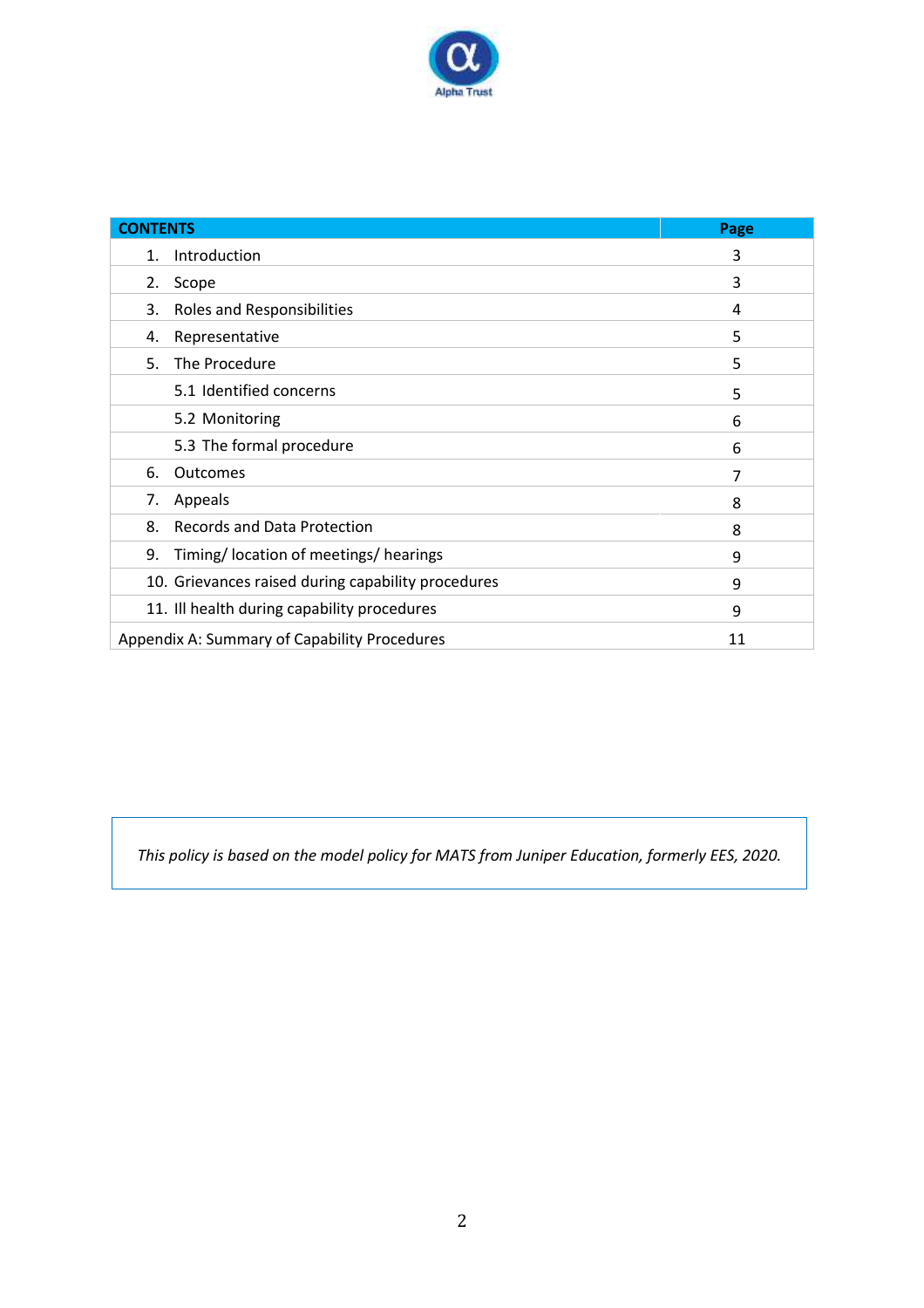

### **Alpha Trust Capability Procedure**

Alpha Trust's Board of Trustees is committed to ensuring that positive steps are taken in all Trust schools to provide a working environment for all staff colleagues which is safe, supportive and treats everybody in a way which is fair, open and transparent.

Every job carries standards of performance that employees are expected to achieve, but occasionally an employee's performance may fall short of the standards expected. Each Alpha Trust School seeks to provide each employee with the direction, development and support necessary to assure a productive and rewarding career. This procedure ensures that the school has a fair and consistent framework for dealing with capability matters effectively, consistently and in a timely manner.

#### **Introduction**

The minimum standard expected of all employees is the satisfactory performance of the tasks as set out in their job description, to the level set out in the person specification for that job and any standards applicable to the role e.g. Teaching Standards, HLTA Standards.

The performance of staff is monitored and managed on a day to day basis by line managers and through the Performance Management Procedure. The Capability Procedure sets out arrangements that will apply where an employee's performance falls below the minimum standard of competence that is expected of them.

A summary of the procedure is set out in Appendix A.

#### **1. Scope**

These procedures are applicable to all Trust employees including those employed to work in individual academies within the Trust and to staff who are employed to work centrally and/or support several or all Trust academies. In the case of staff with less than two years' service and on fixed term contracts, while the principles of reasonableness and natural justice reflected in these procedures and the ACAS Code of Practice on disciplinary and grievance matters will apply, it may be appropriate to foreshorten procedures, processes and relevant timescales in keeping with the particular nature of their employment.

#### 1.1. Separate procedures apply to:

- Employees in a Probationary Period
- Misconduct cases
- Ill health cases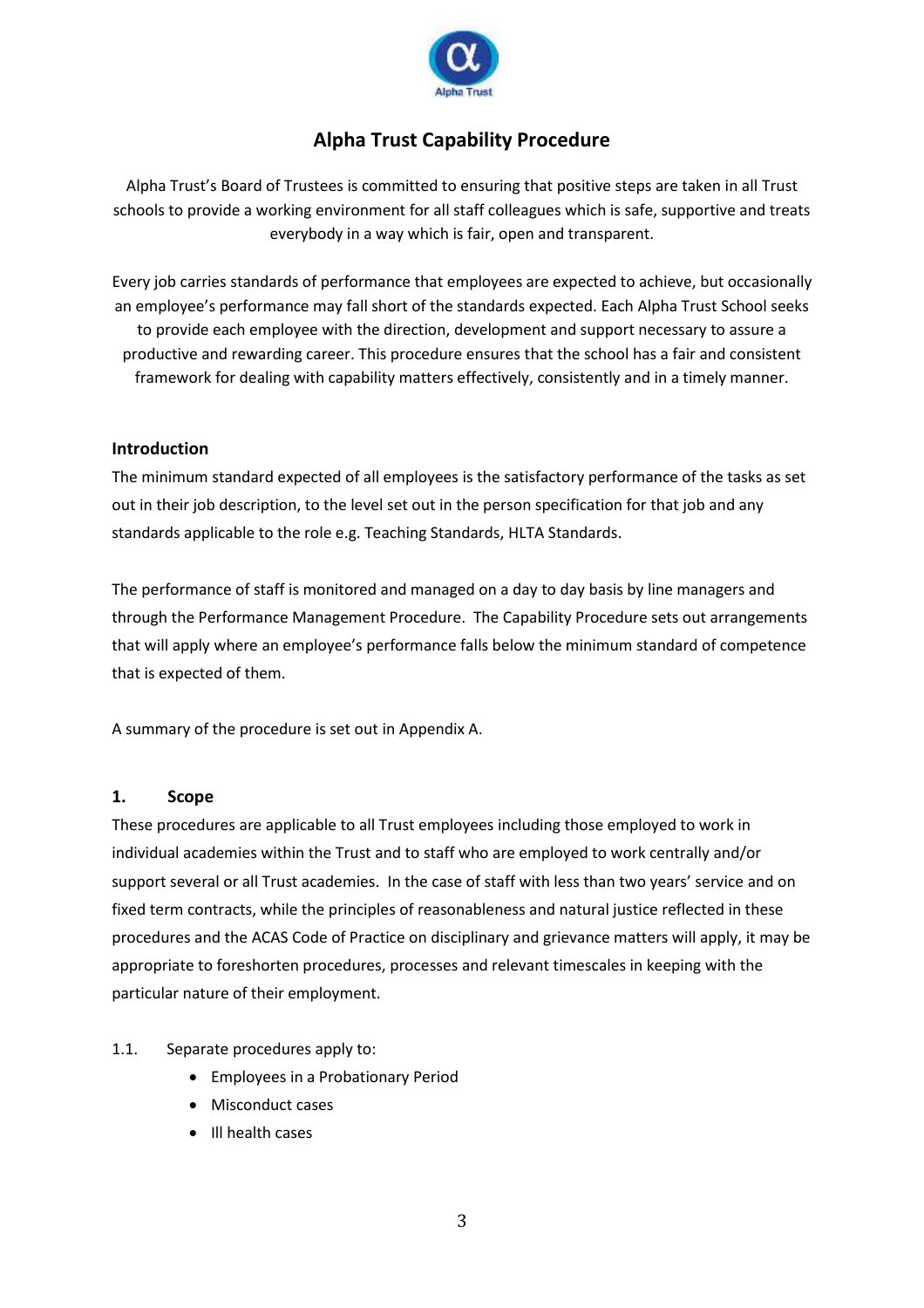

#### **3. Roles and Responsibilities**

#### **3.1 The Trust Board**

The Trust Board will ensure that procedures are in place:

- To consult employees regarding these procedures prior to adoption;
- To communicate standards of performance;
- For the proper induction of new and promoted staff, and for day to day management and performance management of employees
- To deal with minor deficiencies in performance at the earliest stage through normal day to day supervision;
- To monitor and review capability procedures to ensure that they are implemented in a timely, fair and consistent manner;

#### **3.2 Specific roles and responsibilities**

| <b>Employee</b>                             | Manage procedure and make<br>initial decisions <sup>2</sup>             | Hear appeal $1$                                           |
|---------------------------------------------|-------------------------------------------------------------------------|-----------------------------------------------------------|
| Academy<br>Employee                         | Line Manager<br>Senior Manager<br>Principal                             | Principal<br>CEO<br>Panel of Trustees and/or<br>Governors |
| Principal                                   | <b>CEO</b><br>Deputed Governor (from LGB if<br>in place or Trust Board) | Panel of Trustees and/or<br>Governors                     |
| <b>Trust Employee</b><br>(Central Services) | Line Manager<br>Senior Manager<br><b>CEO</b>                            | <b>CEO</b><br><b>Trust Panel</b>                          |
| <b>CEO</b>                                  | Deputed Trust Board member                                              | <b>Trust Panel</b>                                        |

<sup>1</sup>Different individuals/groups will deal with the two stages to ensure appropriate separation of function.

Note 1: The term "Principal" is used to identify the person with responsibilities of headship within each Alpha Trust school, who may be referred to locally as Executive Principal, Principal, Headteacher, Head of School.

Note 2: the 'initial decisions' could lead to a dismissal decision

#### **3.3 Line Managers**

It is the responsibility of line managers to:

- Provide appropriate induction and training and support;
- Manage staff in a fair and professional way;
- Ensure all concerns are taken seriously;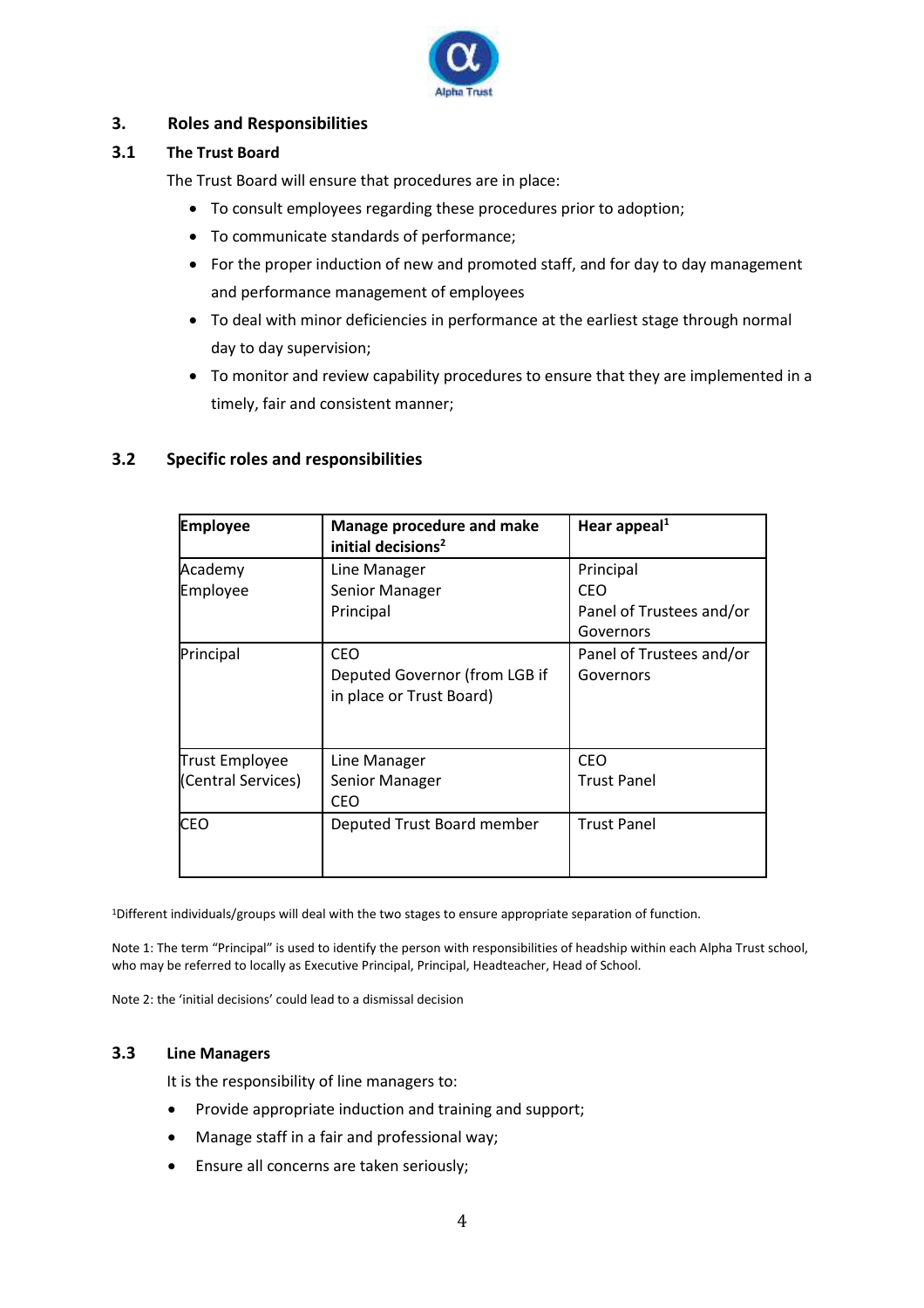

- Implement the procedures in a timely, consistent and effective manner;
- Record, monitor and report.

#### **3.4 All Staff**

It is the responsibility of all staff to:

- Be aware of and comply with all general rules and procedures referred to in their contract, conditions of service, job description and any specific standards of performance related to their work and workplace.
- Comply fully with this procedure and to co-operate with the processes contained therein.

#### **4. Representative**

Employees have a statutory right to be accompanied at formal meetings and appeals by a trade union representative, an official employed by a trade union or work colleague. Trade union representatives who are not employed officials must have been certified by their union as being competent to accompany an employee. Requests to be accompanied must be clearly communicated to the employee. The request should be made in advance of the meeting providing the name of the companion and whether they are a fellow worker or trade union official or representative.

If an employee wishes to be accompanied by a person who is not a work colleague, an official employed by a trade union or trade union representative, they must seek permission from the employer in advance. All such requests will be given reasonable consideration and whether permission is granted will be entirely at the discretion of the employer.

Employees are responsible for making their own arrangements for their chosen companion to attend hearings. When considering their choice of companion, employees should bear in mind the practicalities of such arrangements and seek to identify a suitable, willing companion who is available to attend the hearing. All requests to be accompanied must be reasonable, which will depend on the circumstances of each individual case.

#### **5. The Procedure**

#### **5.1 Identified concerns**

Where evidence emerges that an employee's performance has fallen below the minimum standards expected of them, this will be discussed with the employee normally as part of the Performance Management Procedure.

The line manager or other appropriate manager will: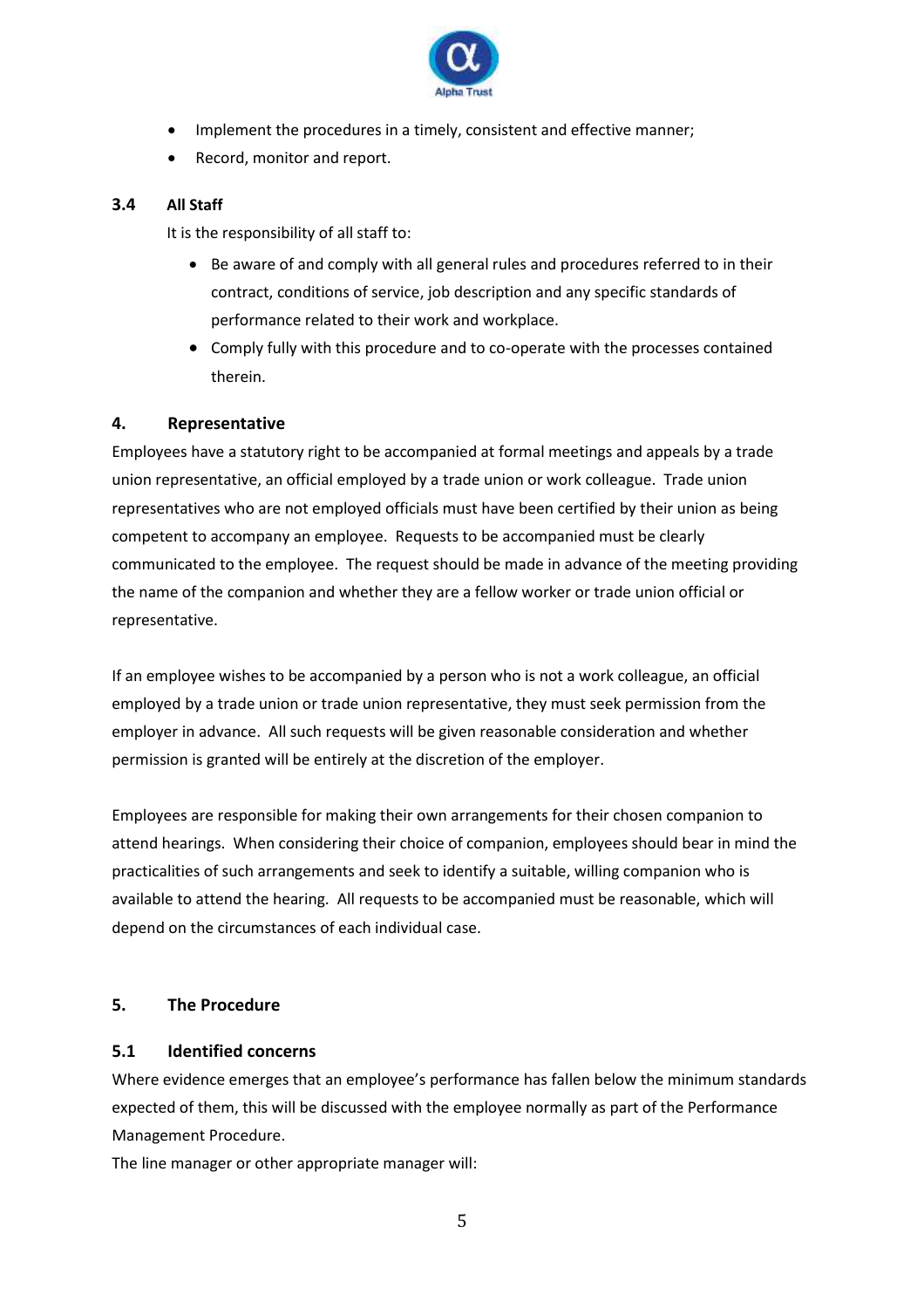

- Set out the nature and seriousness of the concerns;
- Confirm any previous discussions/support; and
- Give the employee the opportunity to comment and discuss concerns.

#### **5.2 Monitoring**

A monitoring period will usually be set as part of the Performance Management Procedure, in all but the most serious cases.

The manager will:

- Set targets for future performance (in addition to existing performance management targets);
- Agree any further support with the employee;
- Make it clear how, and by whom, progress will be monitored and when it will be reviewed; and
- Explain the consequences and process if no, or insufficient improvement is made, ensuring the employee fully understands this.

The period of monitoring will normally be between four and eight working weeks and in any case shall only be as long as is necessary to allow reasonable time for improvement and this will depend on the seriousness of the issues and individual circumstances. Exceptionally, an extension of not more than four weeks may be granted, where there has been significant improvement or there has been significant absence during the monitoring period.

Full details of this meeting and its decisions will be confirmed in writing to the employee.

Regular contact will be maintained throughout the monitoring period to review and support progress.

#### **5.3 The formal procedure**

In the most severe cases, and/or where there has been insufficient improvement following any monitoring period, the performance management process will be suspended and the formal capability procedure will be invoked.

The employee will be called to a formal capability meeting. The meeting will be conducted by an appropriate manager.

- 5.3.1 The employee will be given at least five working days' notice, in writing, of the date, time and place of the meeting. When given this notice, the employee will be:
	- Informed of the nature and details of the concerns;
	- Informed of his/her right to be accompanied at the meeting by a representative (see section 4, above);
	- Supplied with a copy of the evidence which is to be considered at the meeting;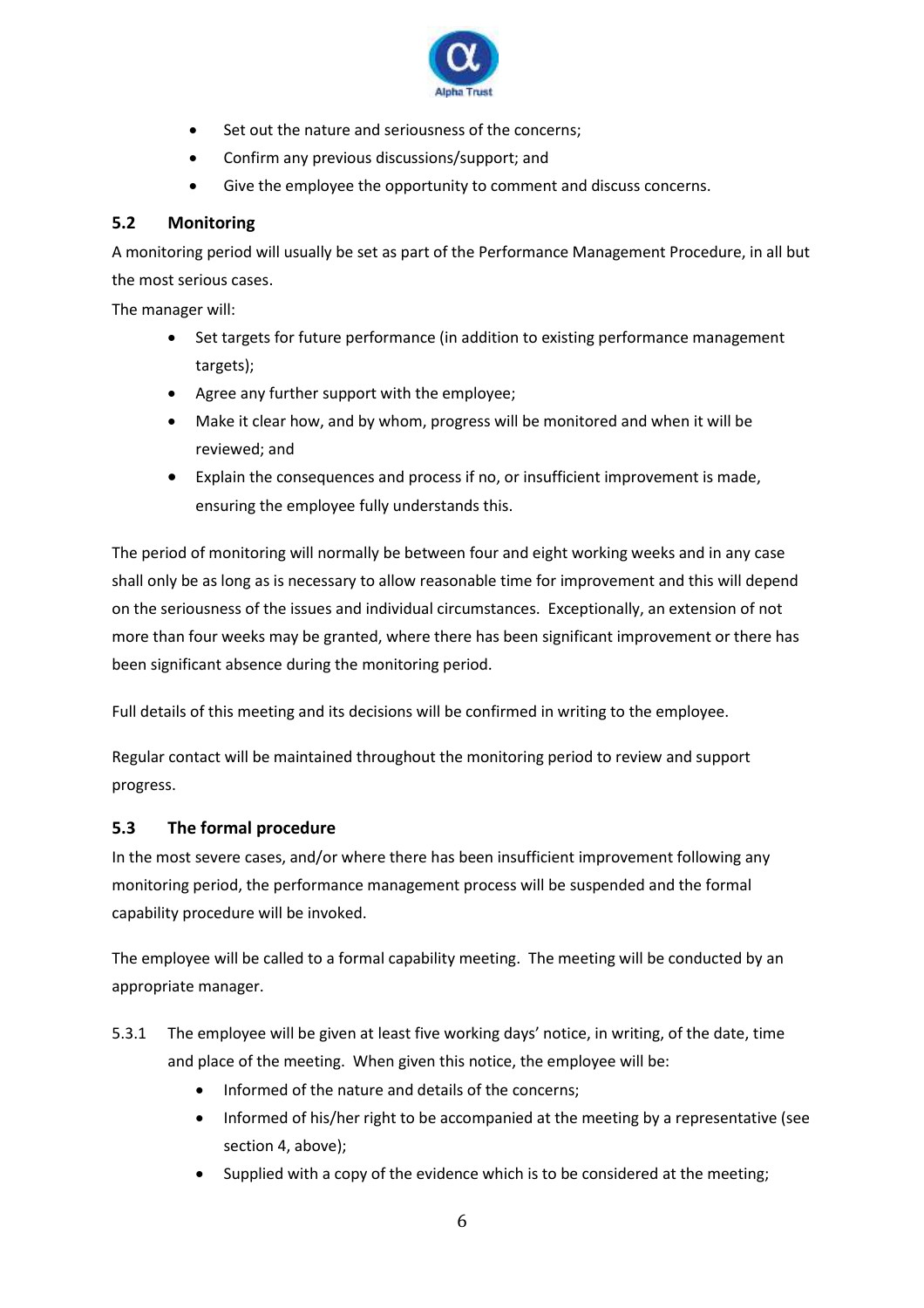

- Given an indication of the possible penalty which could be imposed if the concerns are found to be substantiated (e.g. a formal warning or termination of employment by dismissal where previous warnings have been issued); and
- Informed who will be involved in the meeting including the name of any advisers.
- 5.3.2 Not later than two working days before the meeting the employee:
	- Must supply the name and status of his/her representative; and
	- May submit a written statement or other supporting written evidence if s/he wishes, either direct or through his/her representative.
- 5.3.3 At the meeting the concerns will be explained to the employee and they will have the opportunity to make representations.

#### **6. Outcomes**

- 6.1 Where the concerns are substantiated the following decisions may be made:
	- (i) **Written warning (normally for one year) and a formal monitoring period:** where there is serious concern about the standard of performance or there has been insufficient progress following a period of monitoring (four – eight weeks).
	- (ii) **Final written warning (normally for a year) and a formal monitoring period:** where the concerns are particularly serious or there has been insufficient progress following a previous warning or period of monitoring (four – eight weeks).
	- (iii) **Dismissal with notice:** in the most serious cases and where there has been:
		- No progress following a previous warning/period of monitoring; or
		- Insufficient progress following a final written warning

Where the concerns are substantiated at a formal meeting, this is likely to result in any pay increment due to the employee at the end of the relevant year, being withheld.

- 6.2 Where a warning is determined, the employee will be informed, normally at the end of the meeting, and in any case, in writing of:
	- The nature and seriousness of the concerns;
	- The improvement in performance that is required during the formal monitoring period to remove them from the formal process (i.e. through set targets);
	- The support that will be available to help the member of staff improve;
	- The end date of the formal monitoring period and how performance will be monitored during this period, including any review dates;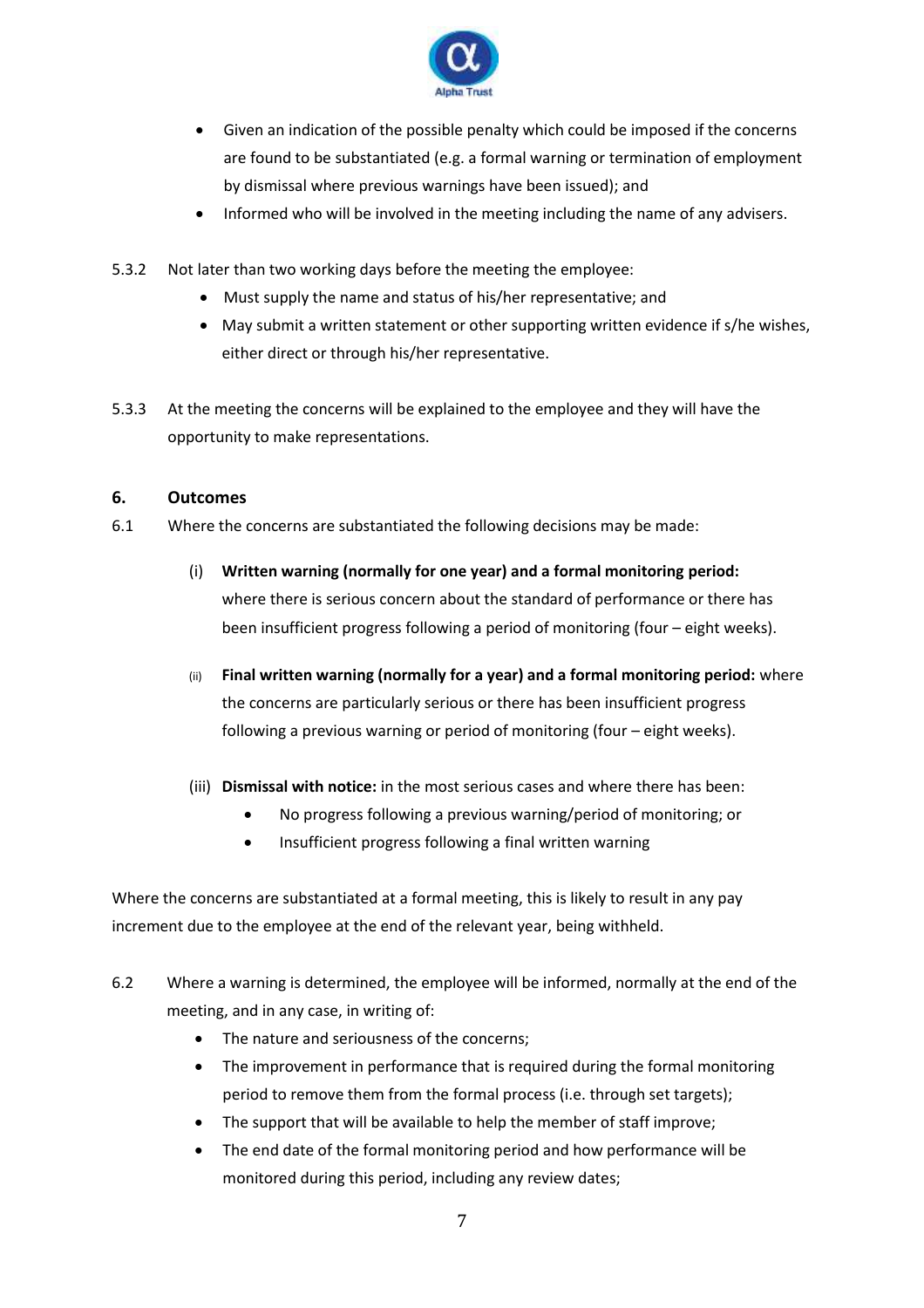

- The fact that any pay progression due at the next pay review is likely to be withheld;
- The consequences of failure to improve to the required standard; and

In the case of a formal warning or dismissal the employee will also be notified of his/her right of appeal.

6.3 In the case of dismissal, employees will normally be placed on paid suspension for the period of notice, pending any appeal by them.

#### **7. Appeals**

An employee has the right of appeal against any warning/dismissal.

Notice of any appeal must be given in writing within five working days of receipt of the written notification by the employee of the outcome of the formal meeting, clearly stating the grounds upon which the appeal is made.

An appeal hearing will be convened as soon as practicable. The decision of those hearing the appeal is final, subject to the employee's right at law.

The procedures and conduct of appeals shall be the same as for formal meetings.

#### **8. Records and Data Protection**

Notes of formal meetings and appeal hearings will be taken and shared with the employee as soon as possible after the meeting/hearing. The employee has the right to challenge the accuracy of any minutes and to have these recorded.

Except as necessary as a reasonable adjustment, no-one may record meetings or hearings, except for the clerk to assist with producing the minutes in which case permission will be sought from all parties.

Details of any formal action, including any warnings, will be retained on the employee's personal file in line with GDPR retention periods. Warnings will be disregarded after the expiry of their life (see 6.1).

Details of any current capability procedures and/or warnings will be referred to when responding to an employee reference request.

A written record of all meetings conducted under this procedure will be made, either by the person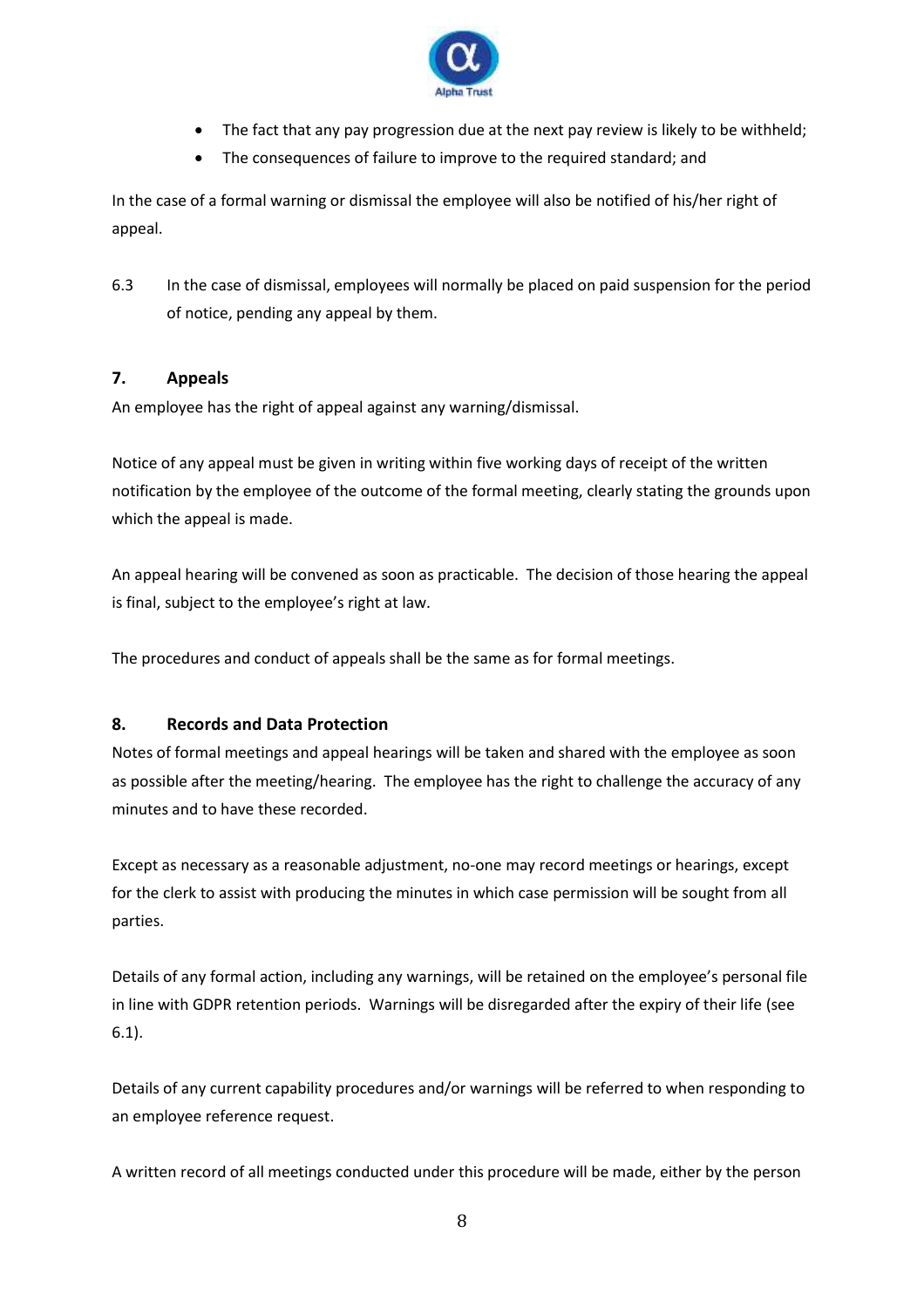

holding the meeting or by an alternative person arranged by the school to take notes. The school processes any personal data collected during the capability procedure in accordance with its GDPR policy. Any data collected is held securely and accessed by, and disclosed to, individuals only for the purposes of completing the capability procedure.

On the conclusion of the procedure, data collected will be held in accordance with the school's GDPR retention schedule. Inappropriate access or disclosure of employee data constitutes a data breach and should be reported in accordance with the school's GDPR policy immediately. It may also constitute a disciplinary offence, which will be dealt with under the Disciplinary Procedure.

#### **9. Timing / location of meetings / hearings**

Employers are obliged to deal with performance issues without any undue delay. It is expected that employees and their representatives will assist in this aim.

Employees and their representatives should make themselves available to attend meetings within a reasonable period of time. If however, the employee's chosen companion is not available, for a reason that was not reasonably unforeseeable, at the time proposed for any meeting or hearing, one alternative date will be set, normally no later than five working days from the original date.

Where possible meetings and hearings will be held at a mutually convenient location, which meet any special needs of attendees and which may sometimes be away from the normal place of work or by virtual meeting where this is considered to be appropriate.

Reasonable time off with pay will be granted to employees who are acting as representative for an employee who is subject to the capability process.

#### **10. Grievances raised during capability procedures**

If a grievance is raised during the course of the capability procedure, which is related to the case, the grievance will normally be dealt with as part of the formal capability meeting/appeal. In other cases, the capability process may be temporarily suspended in order to deal with the grievance.

#### **11. Ill health during capability procedures**

While it is recognised that capability procedures can be distressing and may sometimes lead to an employee feeling unwell, the Trust board believes that it is in everyone's best interest to conclude matters as quickly as possible and will work with the employee to achieve this.

If sickness absence appears to have been triggered by the commencement of the capability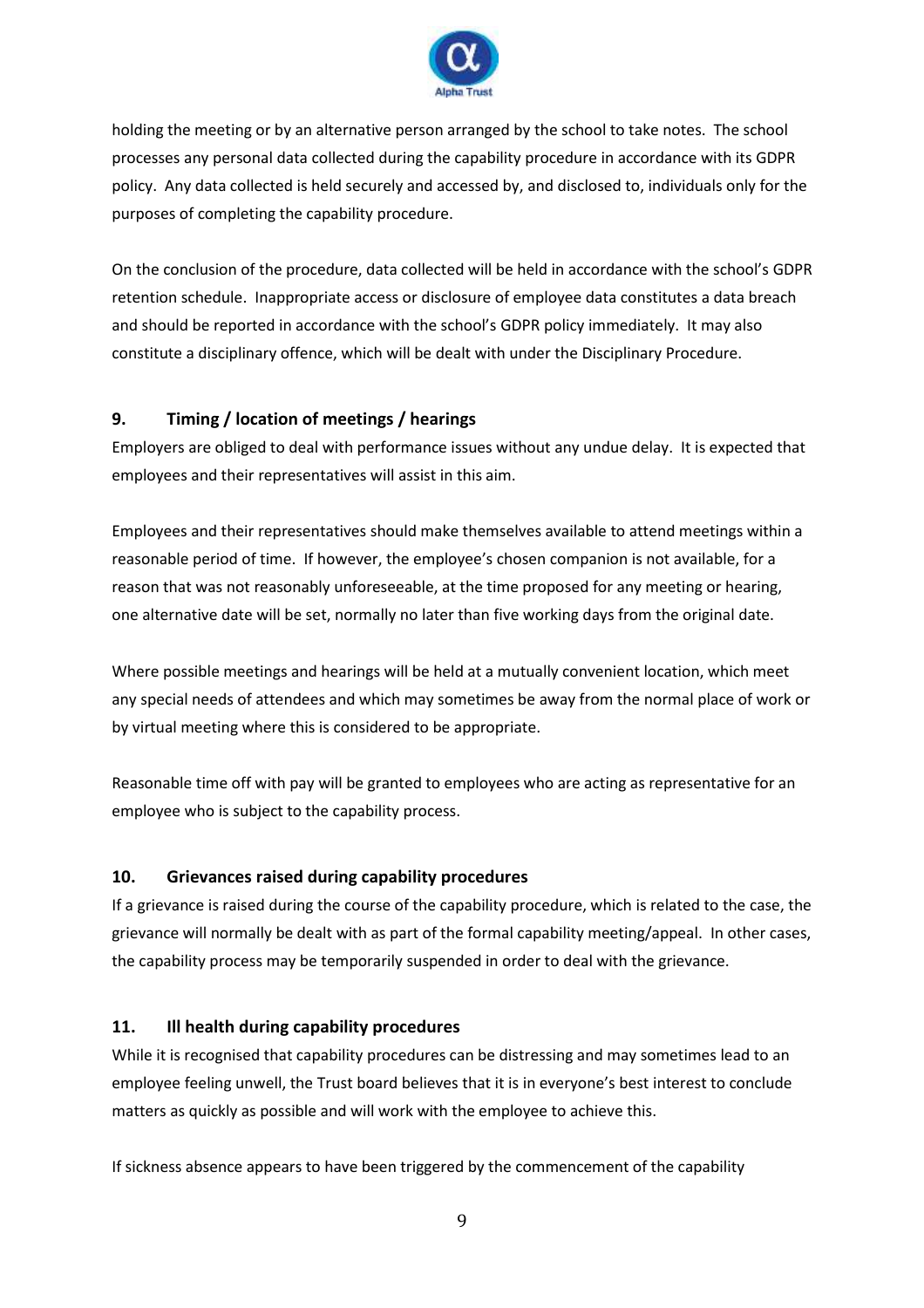

procedure, the case will be referred immediately to an occupational health adviser to assess the employee's fitness for participation in the capability process. Where an employee remains off sick, the matter will subsequently be dealt with in accordance with the sickness absence procedure.